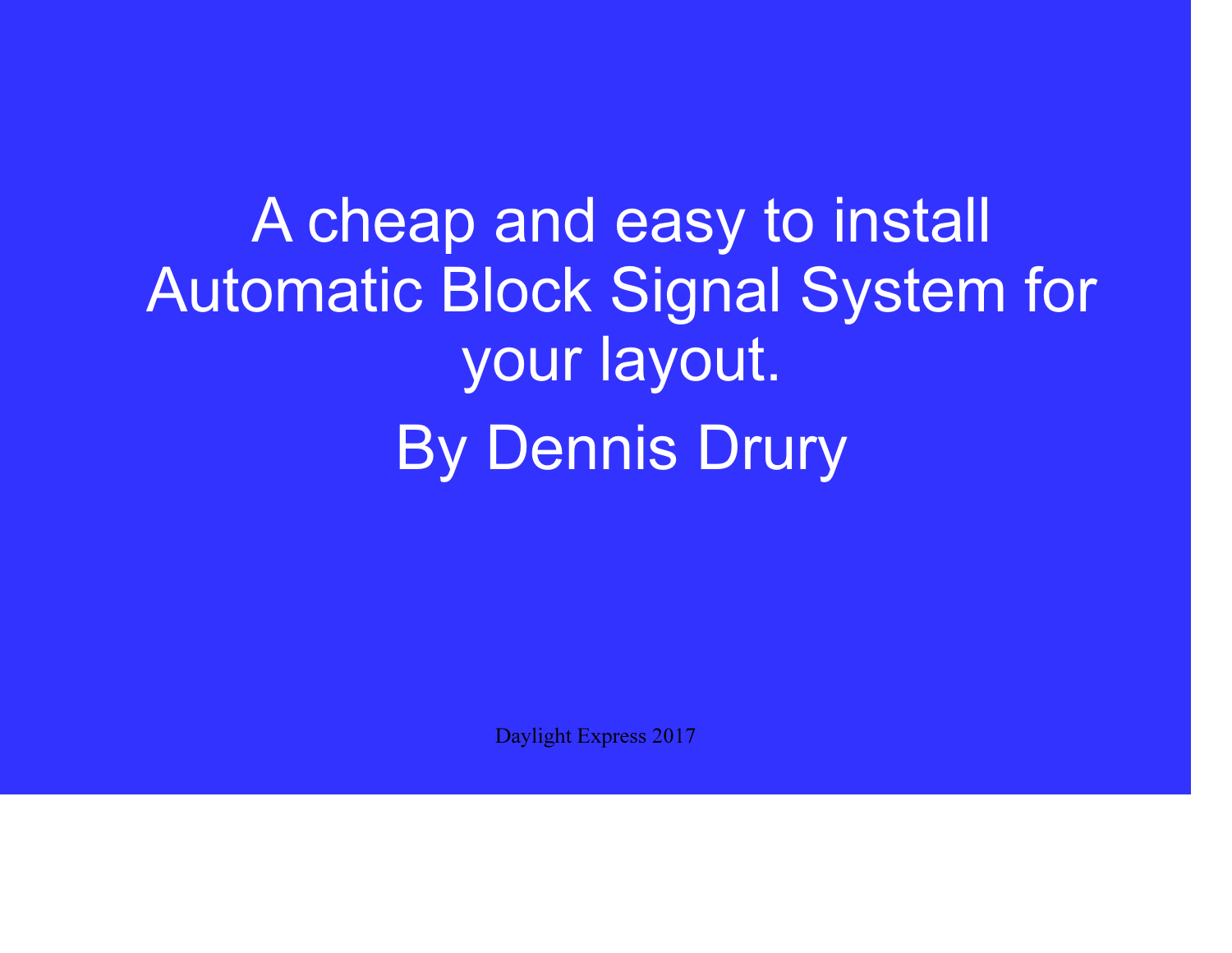

This clinic will show you how to configure and install a prototypical ABS (Automatic Block Signal) system onyour layout. This system does not use computers, micro-controllers, or the DCC bus. The only soldering involved is splicing wires to the signals. All hookups are by screw terminals. Cost is about \$15 per node but can be cheaper if you build your own. The clinic includes the information on how to order the parts you'll need if you choose to go this route. It also includes information how to order assembled and tested boards.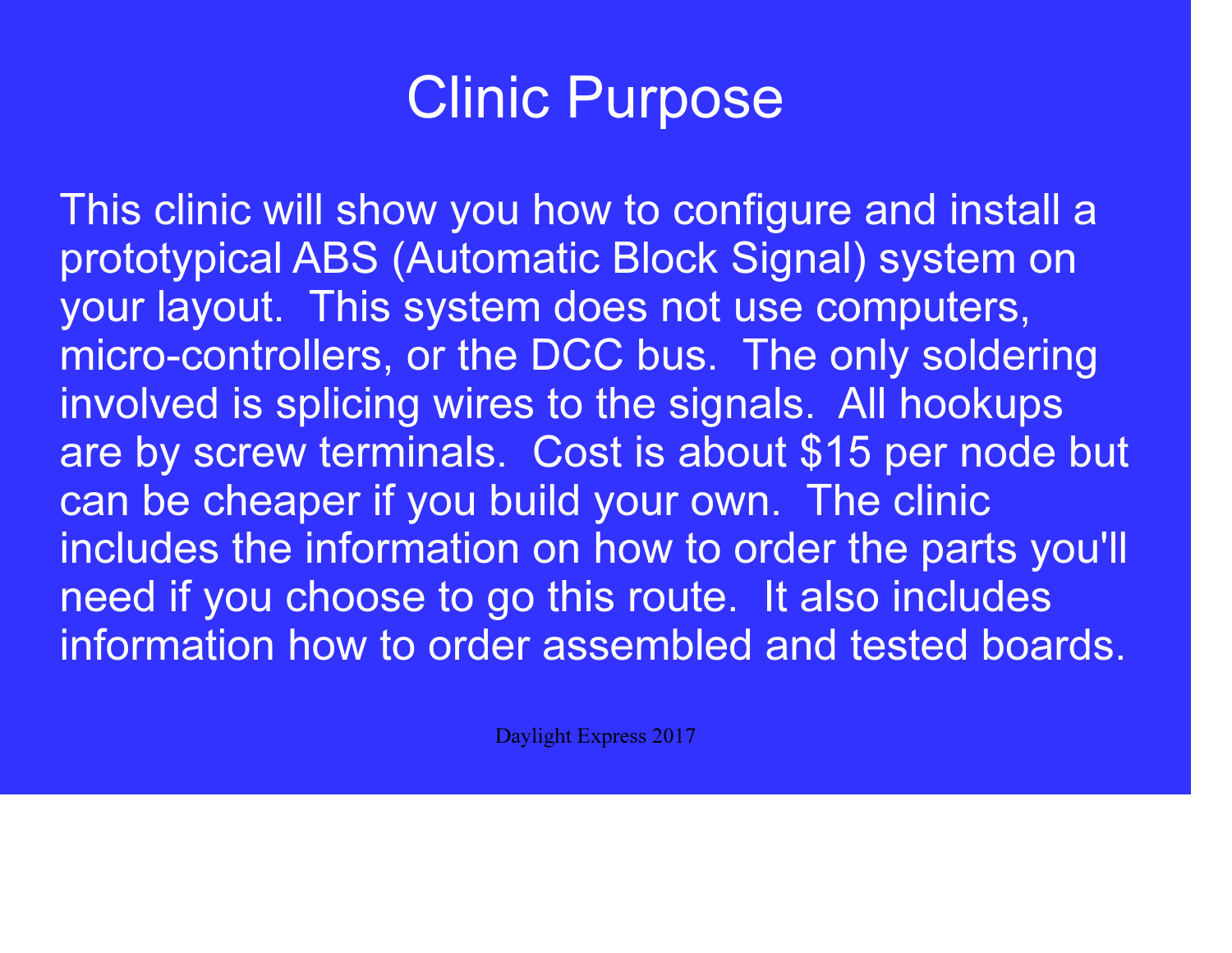# Background Information

- What are Automatic Block Signals (ABS)?
- Automatic Block Signals are by definition "Automatic," in other words there is no direct human interaction with them. What this means is that ABS are not under the control of a dispatcher or tower operator. It's also important to note that ABS does not convey any authority to occupy the main track but instead is a simple "Safety Overlay." Authority to occupy the main track is granted by timetable, train order, track warrant, or DTC block authorization.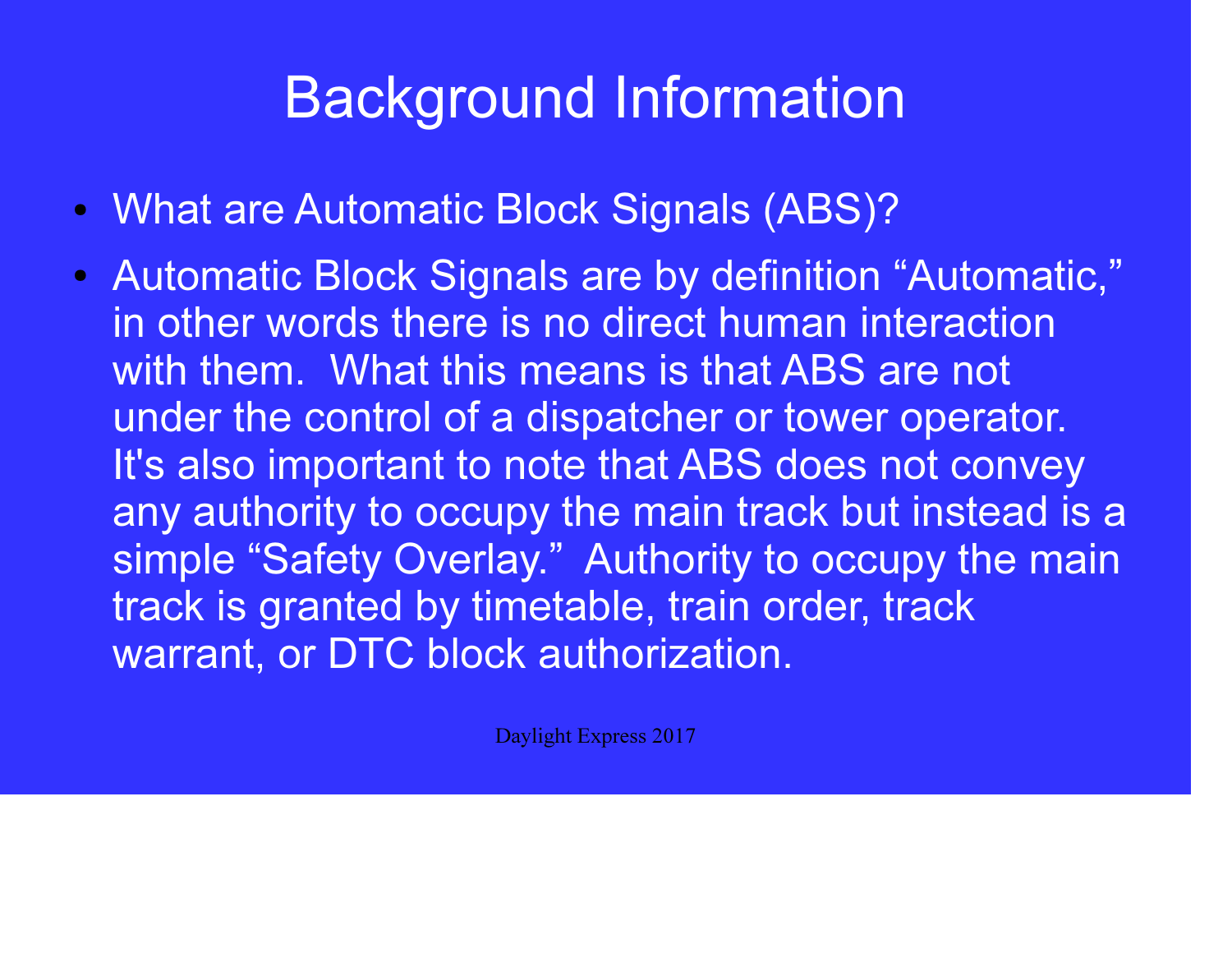# Background Information Continued--**Definitions**

- ABS Automatic Block Signals
- APB Absolute Permissive Block
- $\bullet$ CTC - Centralized Traffic Control
- TCS Traffic Control System
- Aspect The properties of the signal, i.e. color or position of the blade if a semaphore
- Indication The information conveyed by the aspect, i.e. Stop, Approach, Clear.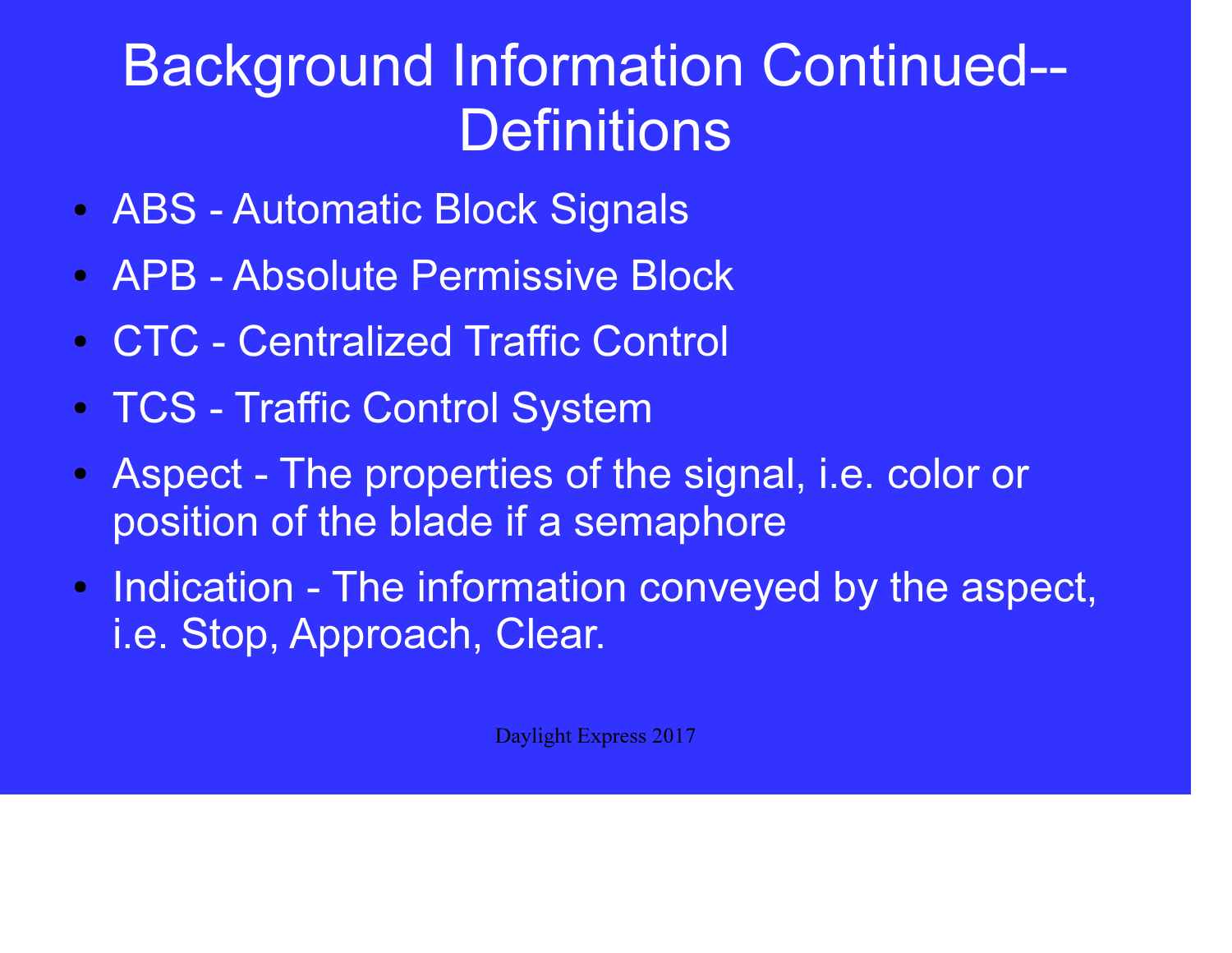# Background Information Continued—More Definitions

- $\bullet$  Block – A section of track, isolated from all other tracks, containing a method of detecting the presence or absence of trains or rolling stock used to activate a signal system.
- Signal A fixed appliance used to convey information to the crew of a train and other railroad employees. Signals can come in many forms: Color Light, Position Light, Searchlight, Semaphore and others. It's important to note that even though two signals might appear identical they may be conveying different information. It's therefore important to study your prototype to see how they've implemented their signal system.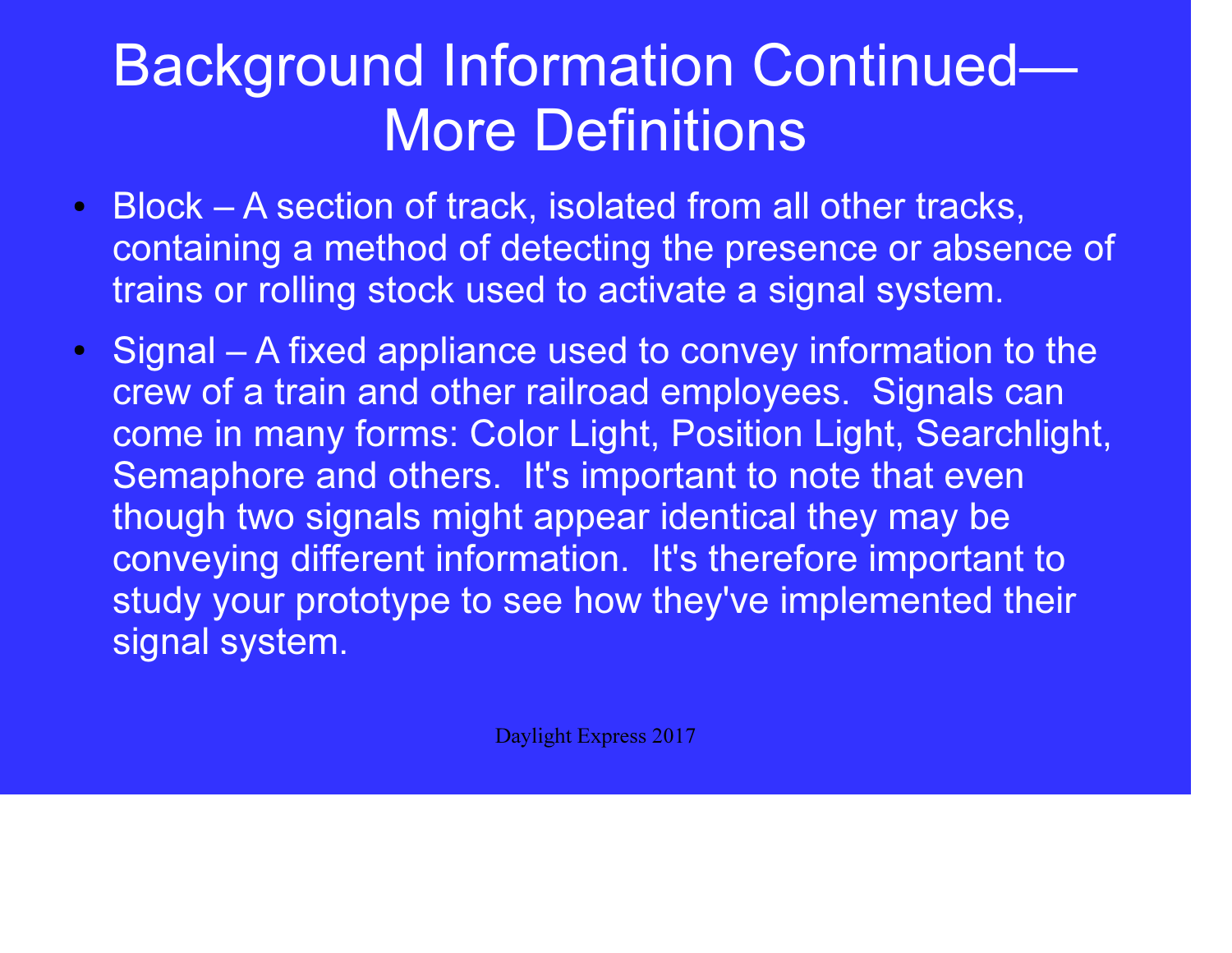## Background Information Continued

Automatic Block Signals do not include diverging aspects. This does not mean there are no diverging signals but they are instead part of a CTC or Interlocking system. On the SP you might see an "SA" plate on an interlocking signal. The SA means it's a "Semi-Automatic" signal. In other words, the interlocking signal also has an automatic component. These signals can include a diverging aspect. You might also see an "A" plate, a number plate, or no plate at all. Only signals with a number plate are true ABS signals.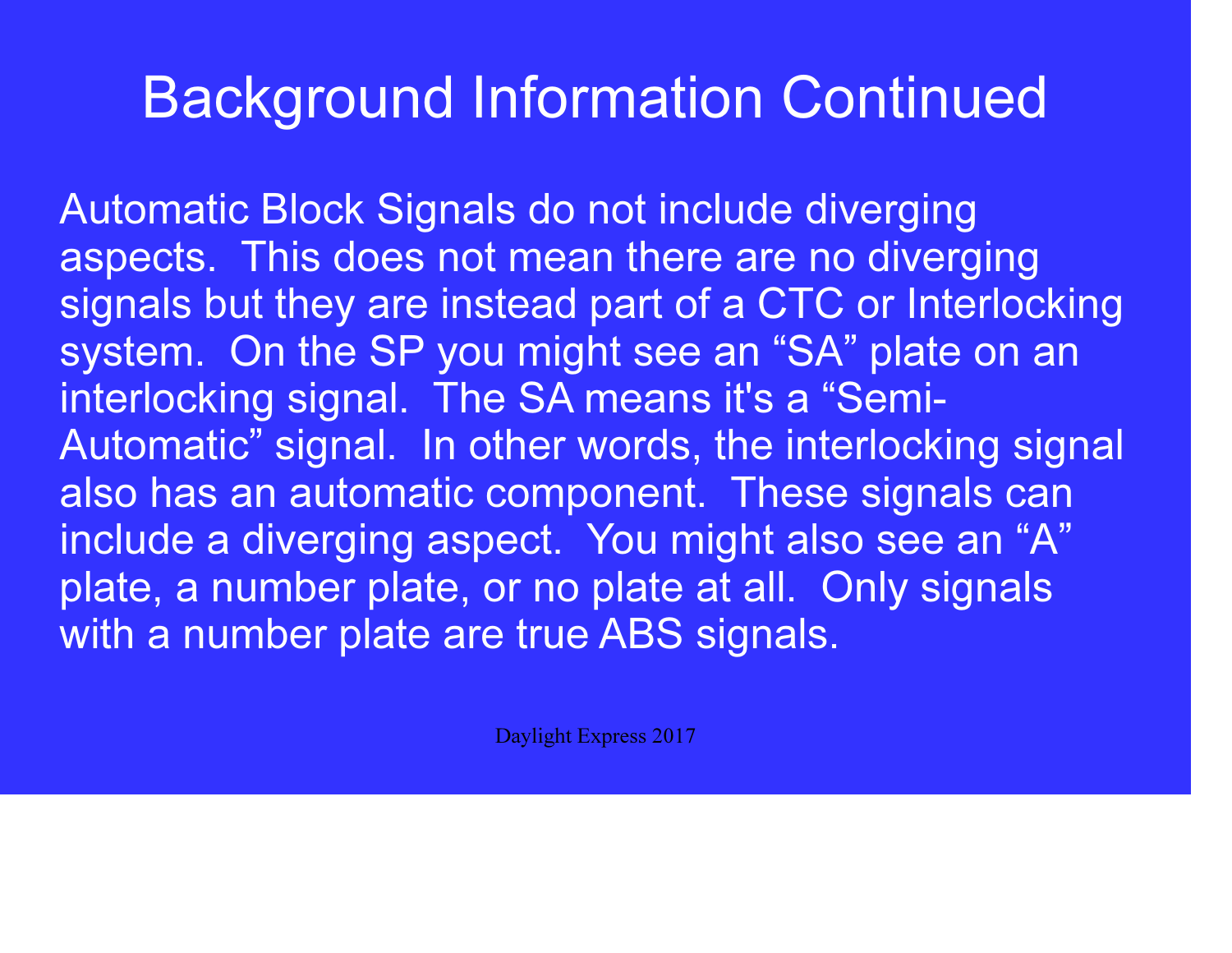# System Does Not Include

- Advance Approach
- Approach Lighting
- $\bullet$ Signal Overlap
- Arduinos or computers can be used to implement all the above. This is beyond the scope of this clinic but if you're interested, Google can be your friend. Or, you can join the Arduini or JMRIUsers Yahoo group, or contact me directly using my email address at the end of the presentation.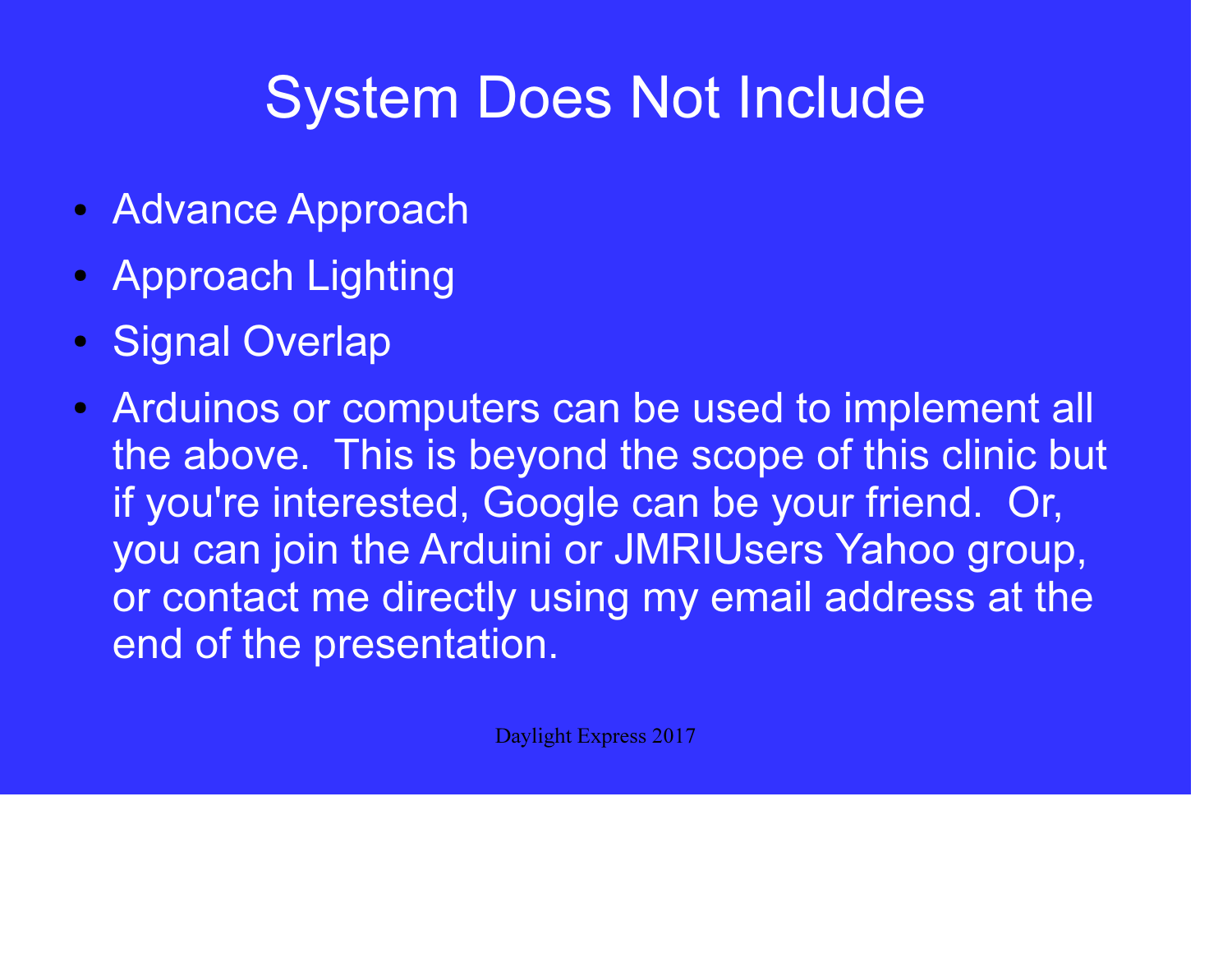# Block Diagram for Single Track

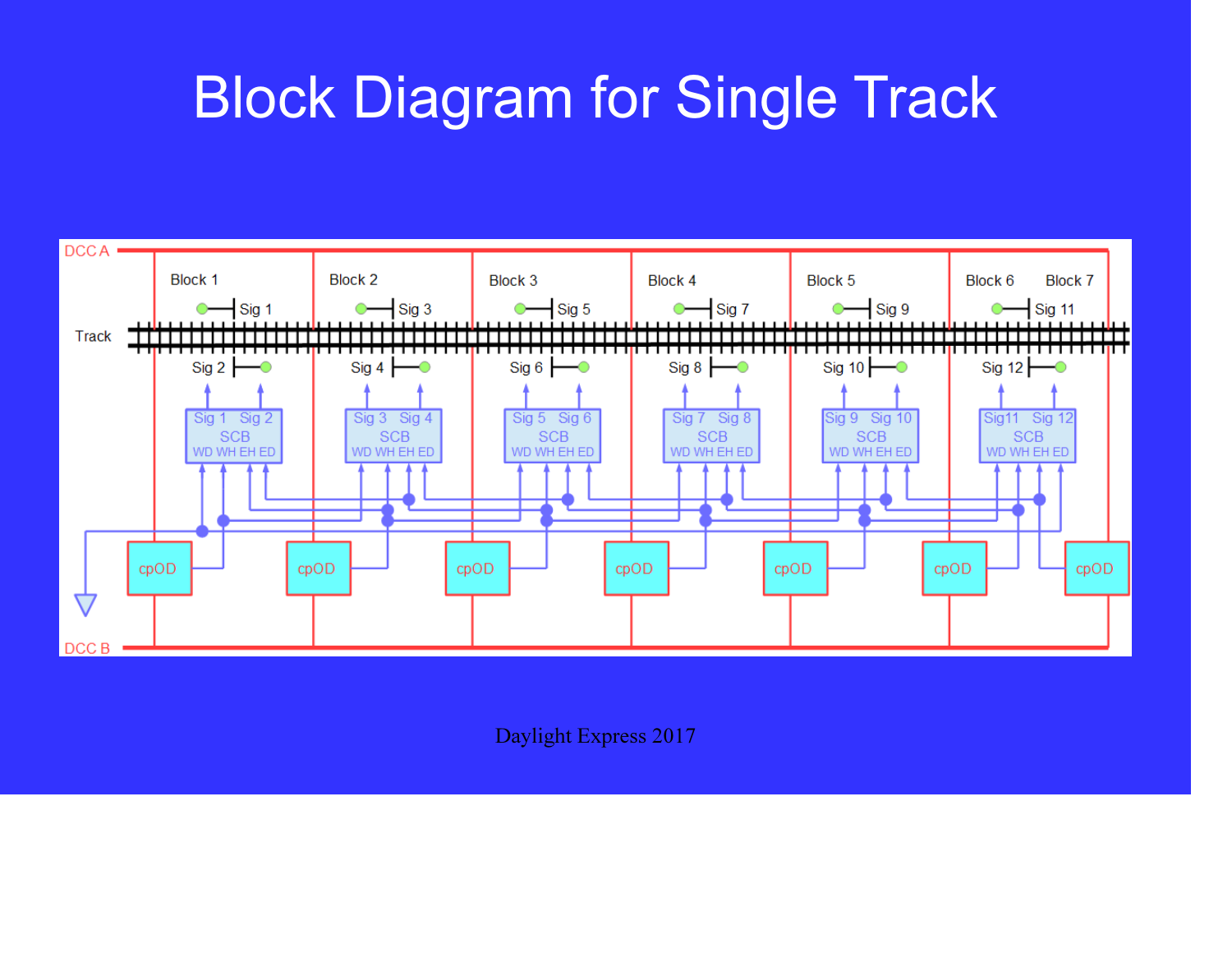## Train in the Block

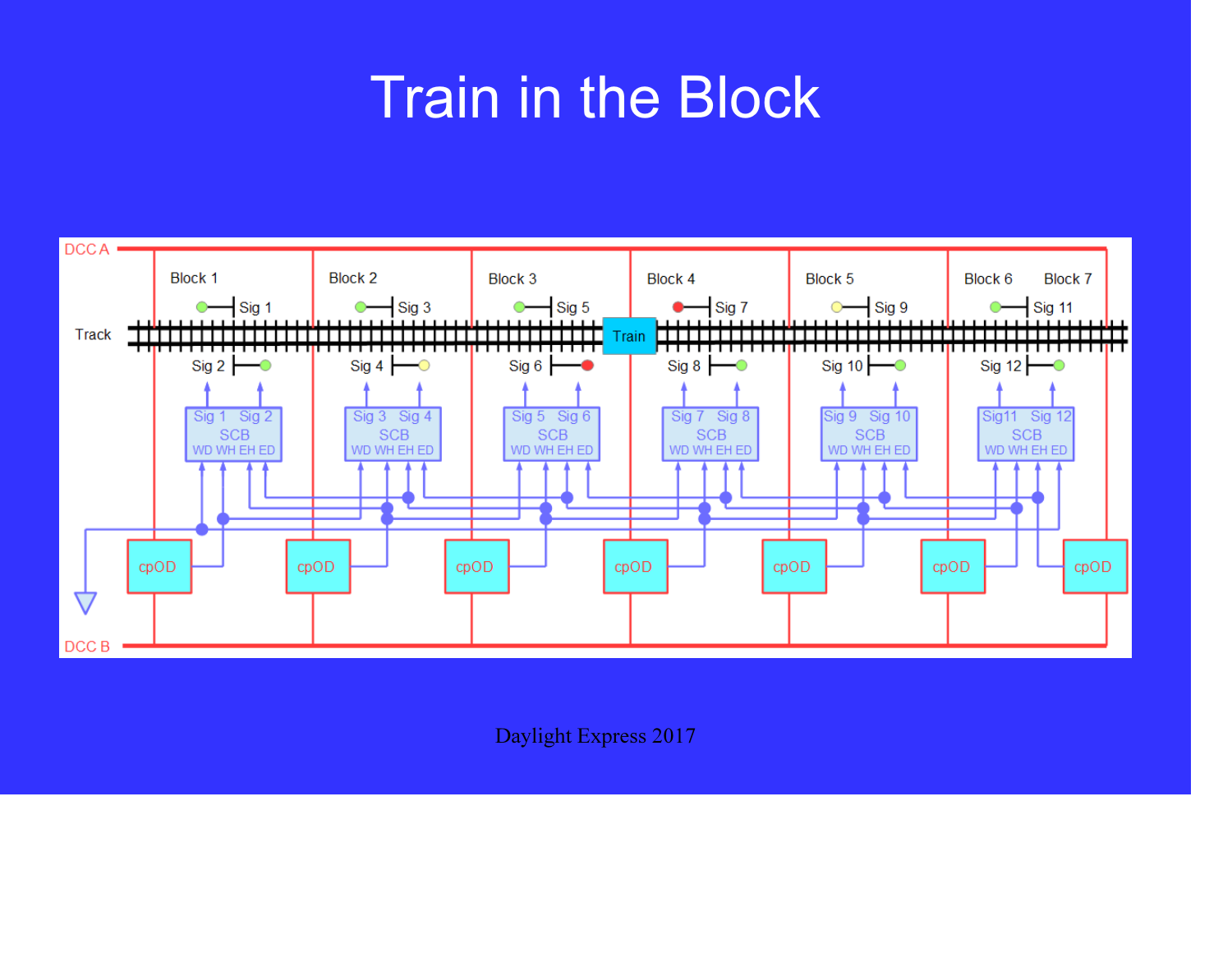### Double Track Block Diagram

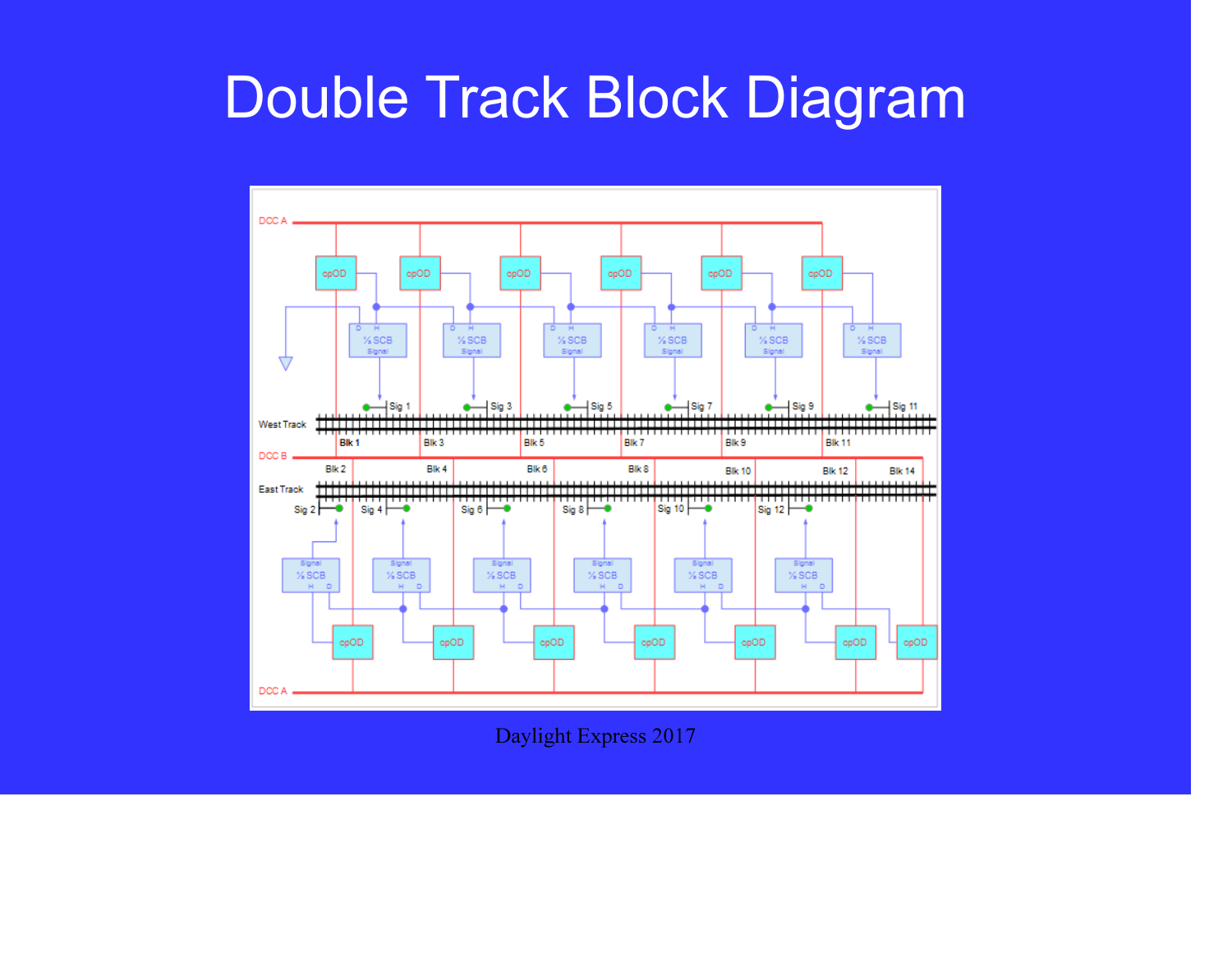### Double Track with Trains Present

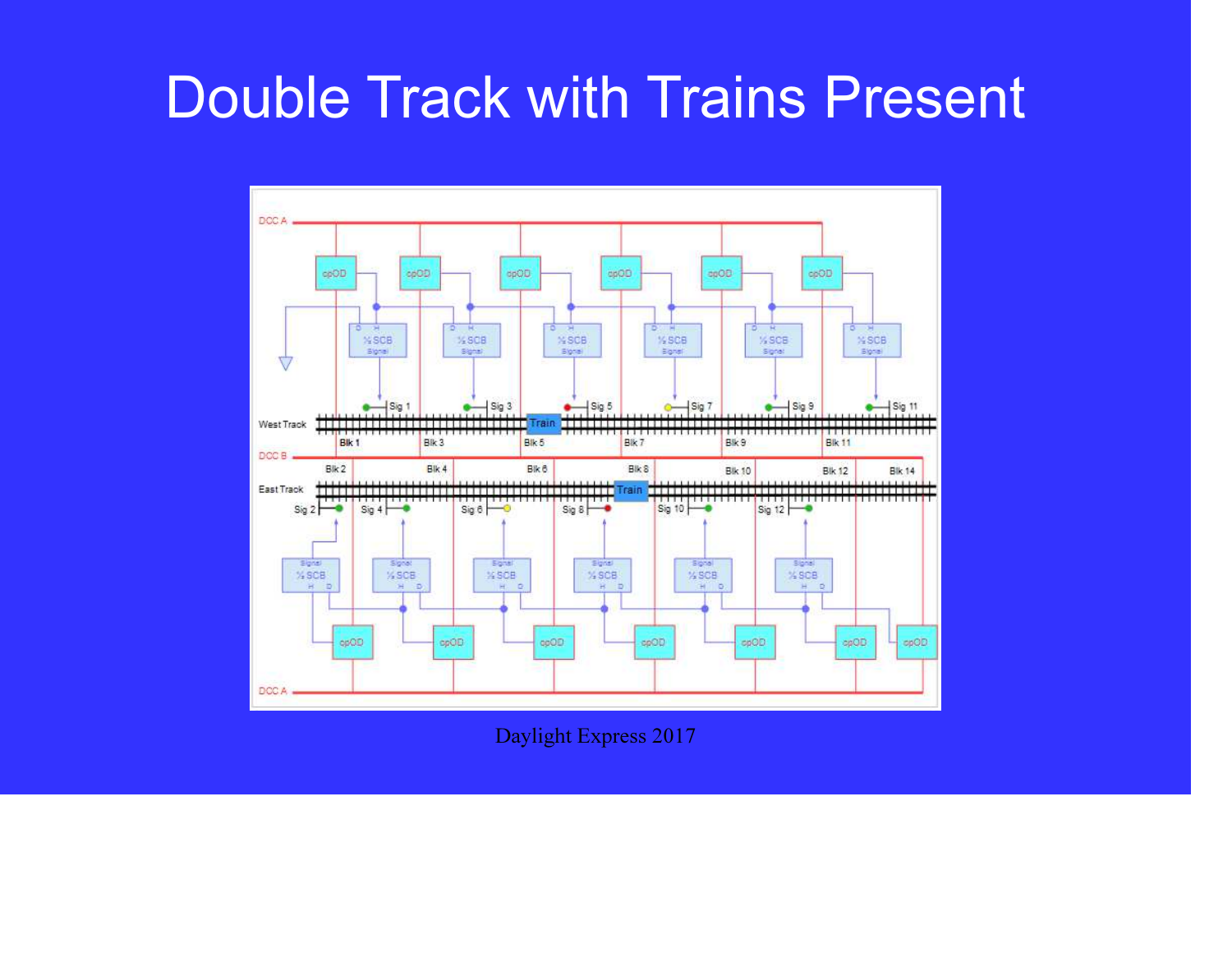# Turnout Wiring in ABS

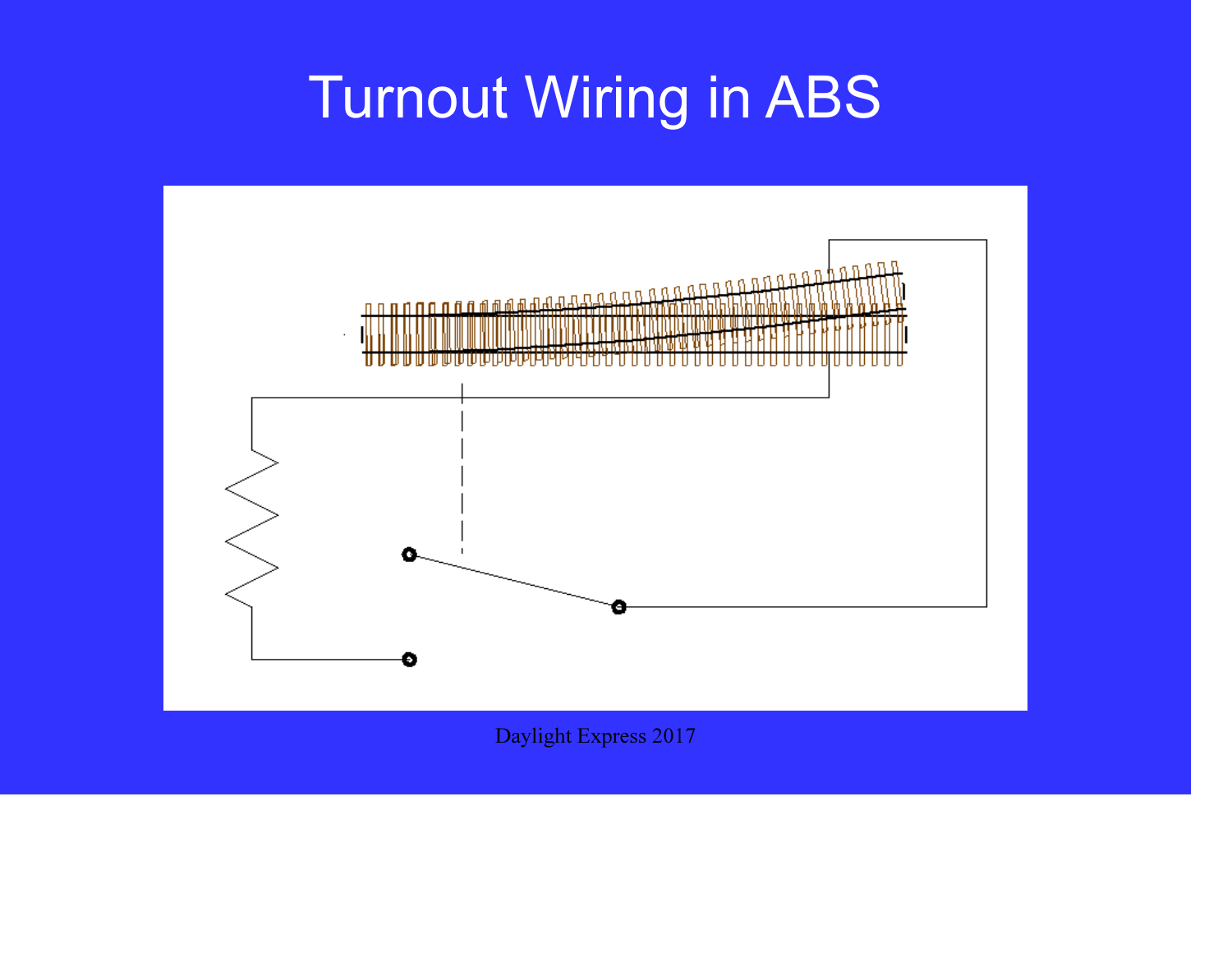## Schematic of the SCB

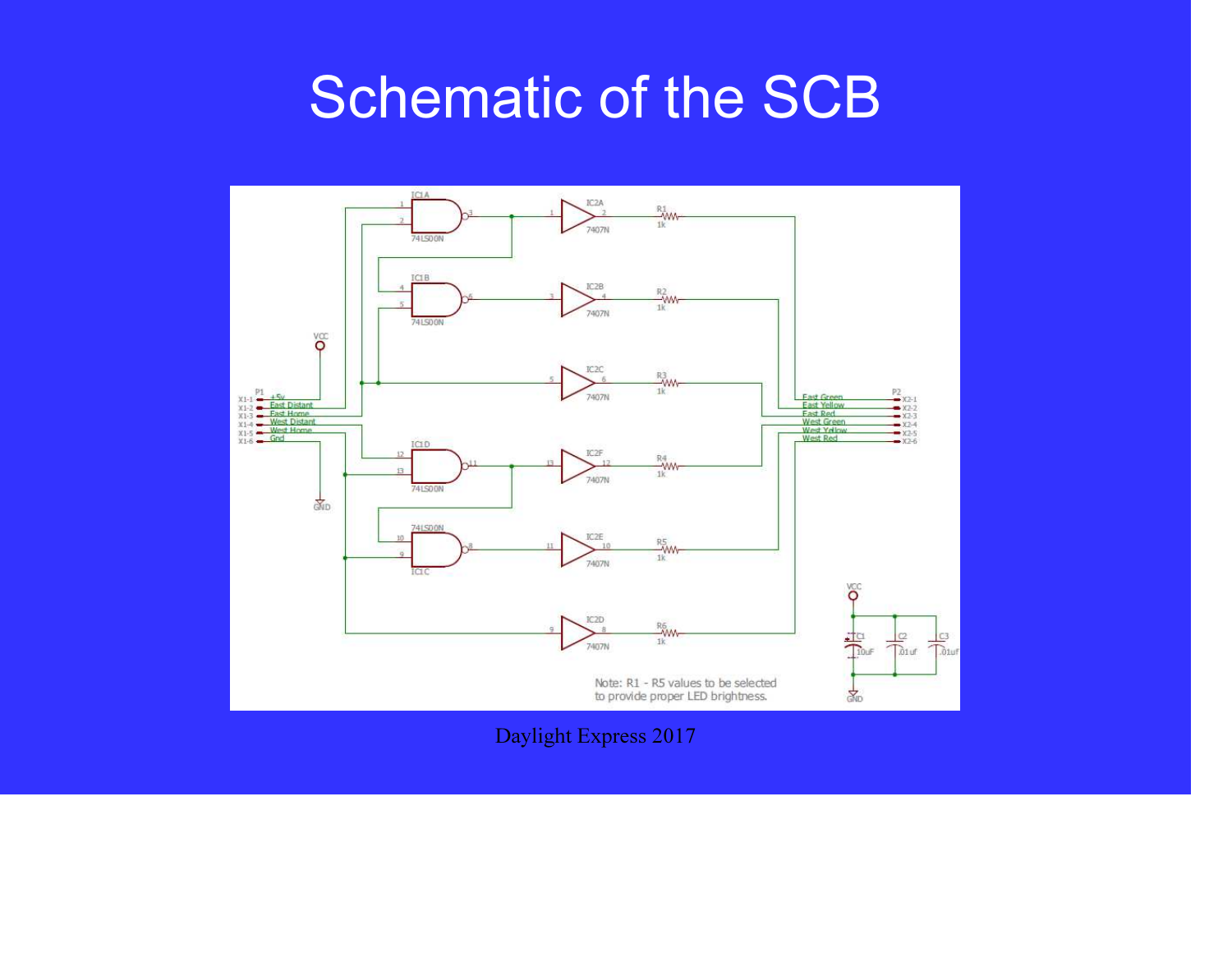## Printed Circuit Board Layout

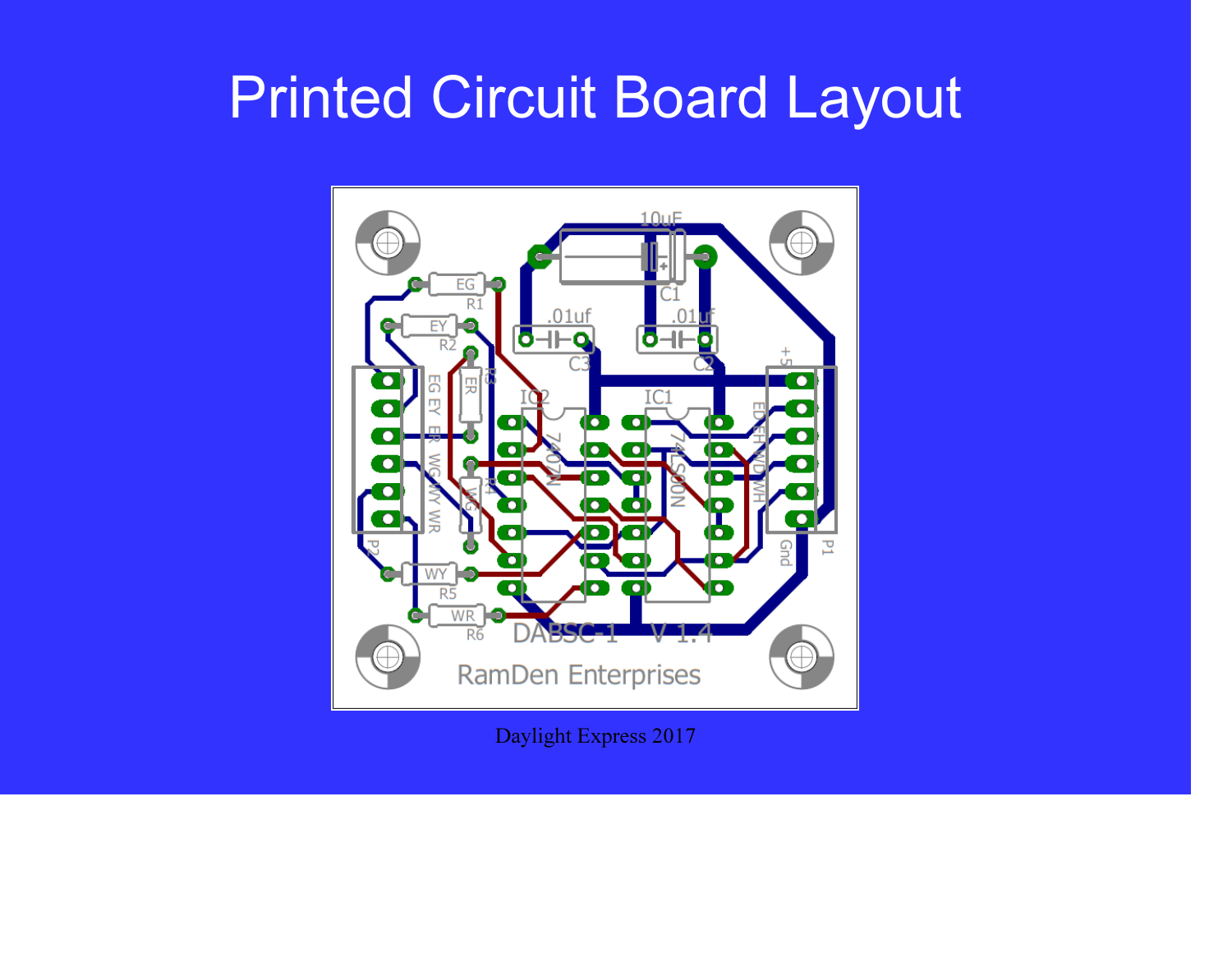### Photo of Assembled Board

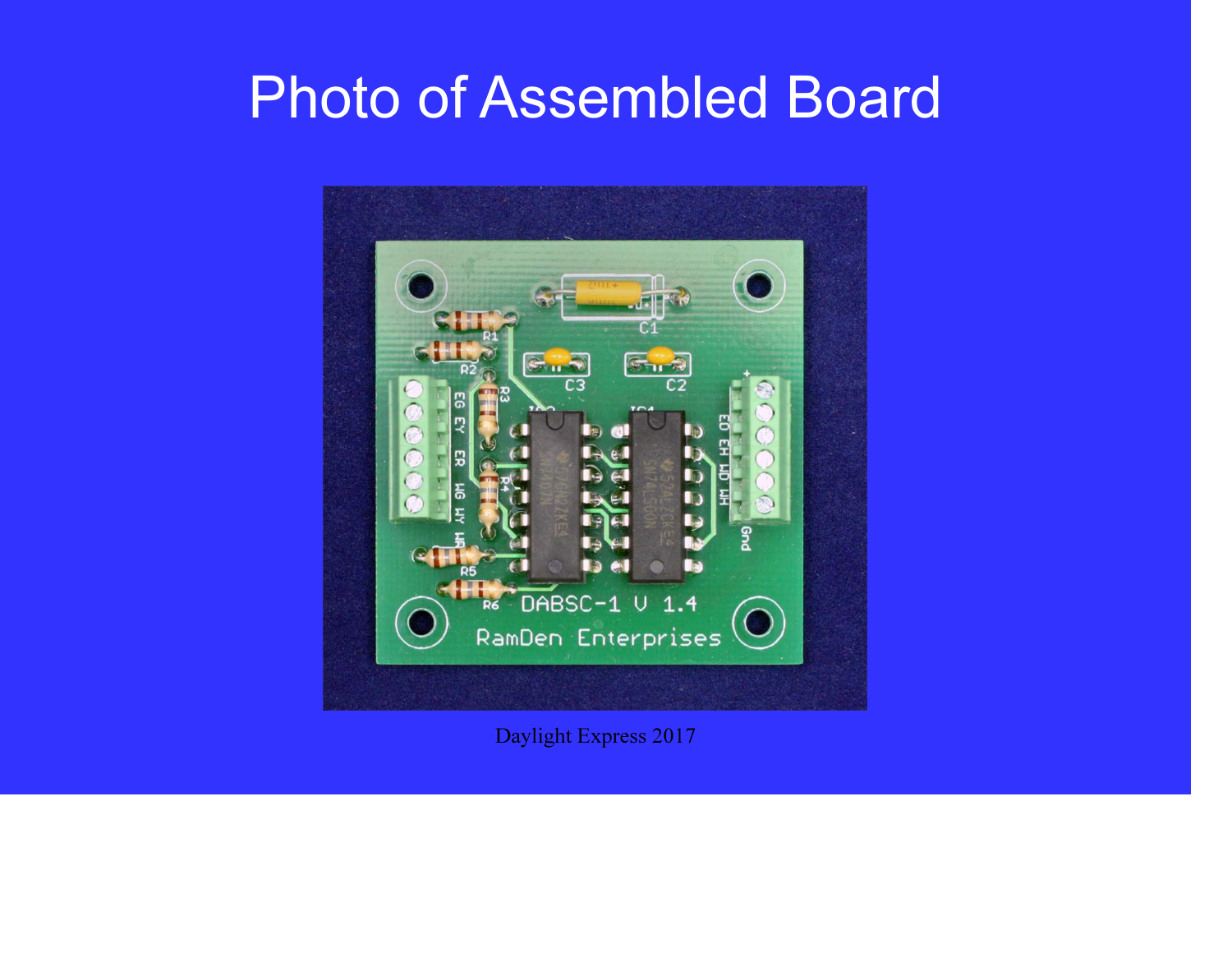### Bill of Materials

| Component         | Reference      | <b>Type</b> | Quantity | DigiKey Part    | <b>Digikey Cost</b> | <b>Mouser Part</b>      | <b>Mouser Cost</b> | Jameco Part | Jameco Cost |
|-------------------|----------------|-------------|----------|-----------------|---------------------|-------------------------|--------------------|-------------|-------------|
| 0.01 uF Cap       | C1             |             |          | 399-4208-ND     |                     | .21594-D103Z25Z5VF63L6R | 0.10               | 15270       | 0.19        |
| 10 uF Cap         | C <sub>2</sub> |             |          | 399-4545-ND     |                     | .9880-T322B106M010      | 0.67               | 1571876     | 1.29        |
| $0.01$ uF Cap     | C <sub>3</sub> |             |          | 399-4208-ND     |                     | .21594-D103Z25Z5VF63L6R | 0.10               | 15270       | 0.19        |
| CONN <sub>6</sub> | P <sub>1</sub> |             |          | ED10565-ND      |                     | 1.35651-1725698         | 4.27               | n/a         |             |
| CONN <sub>6</sub> | P <sub>2</sub> |             |          | ED10565-ND      |                     | 1.35651-1725698         | 4.27               | n/a         |             |
| 1k Resistor       | R <sub>1</sub> | Green       |          | CF14JT1K00CT-ND |                     | .04279-CBT25J1K0        | 0.26               | 690865      | 0.10        |
| 1k Resistor       | R <sub>2</sub> | Yellow      |          | CF14JT1K00CT-ND |                     | .04279-CBT25J1K0        | 0.26               | 690865      | 0.10        |
| 1k Resistor       | R <sub>3</sub> | Red         |          | CF14JT1K00CT-ND |                     | .04279-CBT25J1K0        | 0.26               | 690865      | 0.10        |
| 1k Resistor       | R4             | Green       |          | CF14JT1K00CT-ND |                     | .04279-CBT25J1K0        | 0.26               | 690865      | 0.10        |
| 1k Resistor       | R5             | Yellow      |          | CF14JT1K00CT-ND |                     | .04279-CBT25J1K0        | 0.26               | 690865      | 0.10        |
| 1k Resistor       | R <sub>6</sub> | Red         |          | CF14JT1K00CT-ND |                     | .04279-CBT25J1K0        | 0.26               | 690865      | 0.10        |
| 74LS00            | U1             |             |          | 296-1626-5-ND   |                     | 1.02595-SN74LS26N       | 0.94               | 46252       | 0.79        |
| 7407              | U <sub>2</sub> |             |          | 296-1436-5-ND   |                     | .78595-SN7407N          | 0.86               | 49120       | 0.79        |
|                   |                |             |          |                 | 6.14                |                         | 12.77              |             | 3.85        |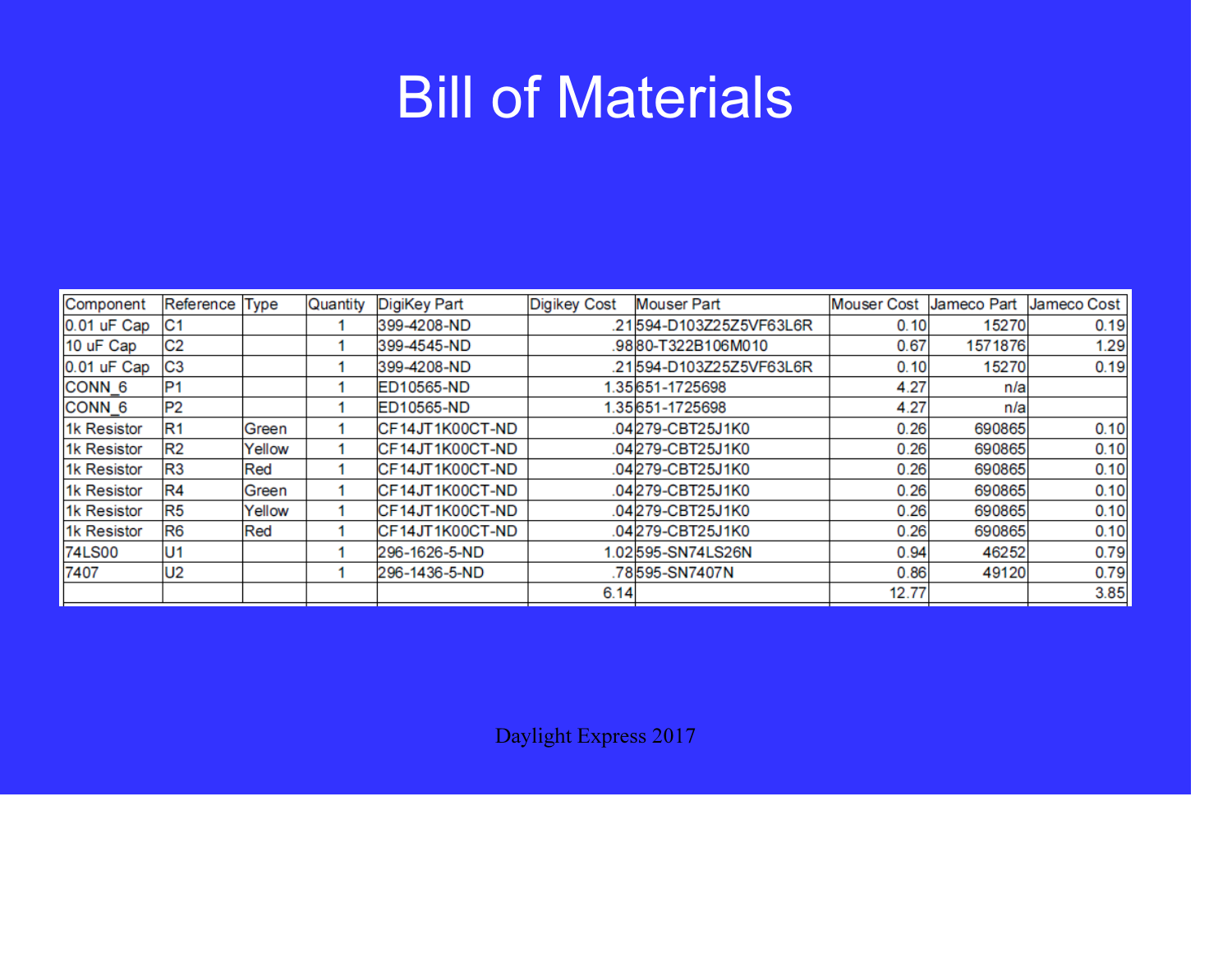# User Supplied Components

- $\bullet$ **Detectors**
- $\bullet$ Power supply +5 volt regulated
- $\bullet$ **Signals**
- ●CAT-5 cable or wires
- $\bullet$ Miscellaneous hardware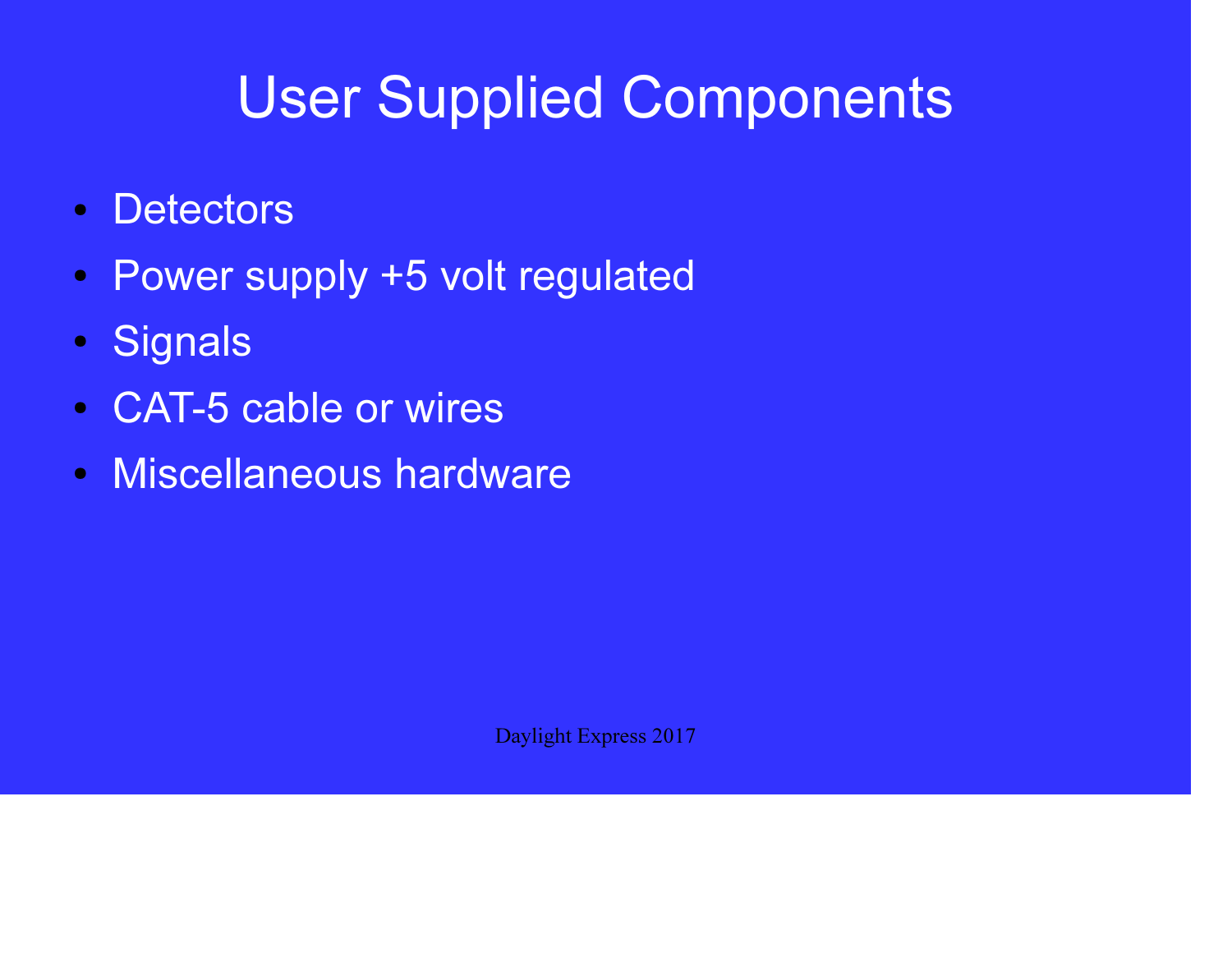# Signal suppliers

Showcase Miniatures

https://www.showcaseminiatures.net/ho\_scale/ho\_scale\_signals\_wigwags\_trackside\_details/

BLMA

http://www.blmamodels.com/cgi-bin/webstore/shop.cgi?c=search.blue.htm&t=main.blue.htm&categories=01001-00025

Custom Signal Systems

http://www.customsignalsystems.com/

Oregon Rail Supply

http://www.oregonrail.com/items.html

RR-Cirkits (Chip LED only)

http://www.rr-cirkits.com/Notebook/Searchlight-led.html

Richmond Controls (Chip LED only)

http://www.richmondcontrols.com/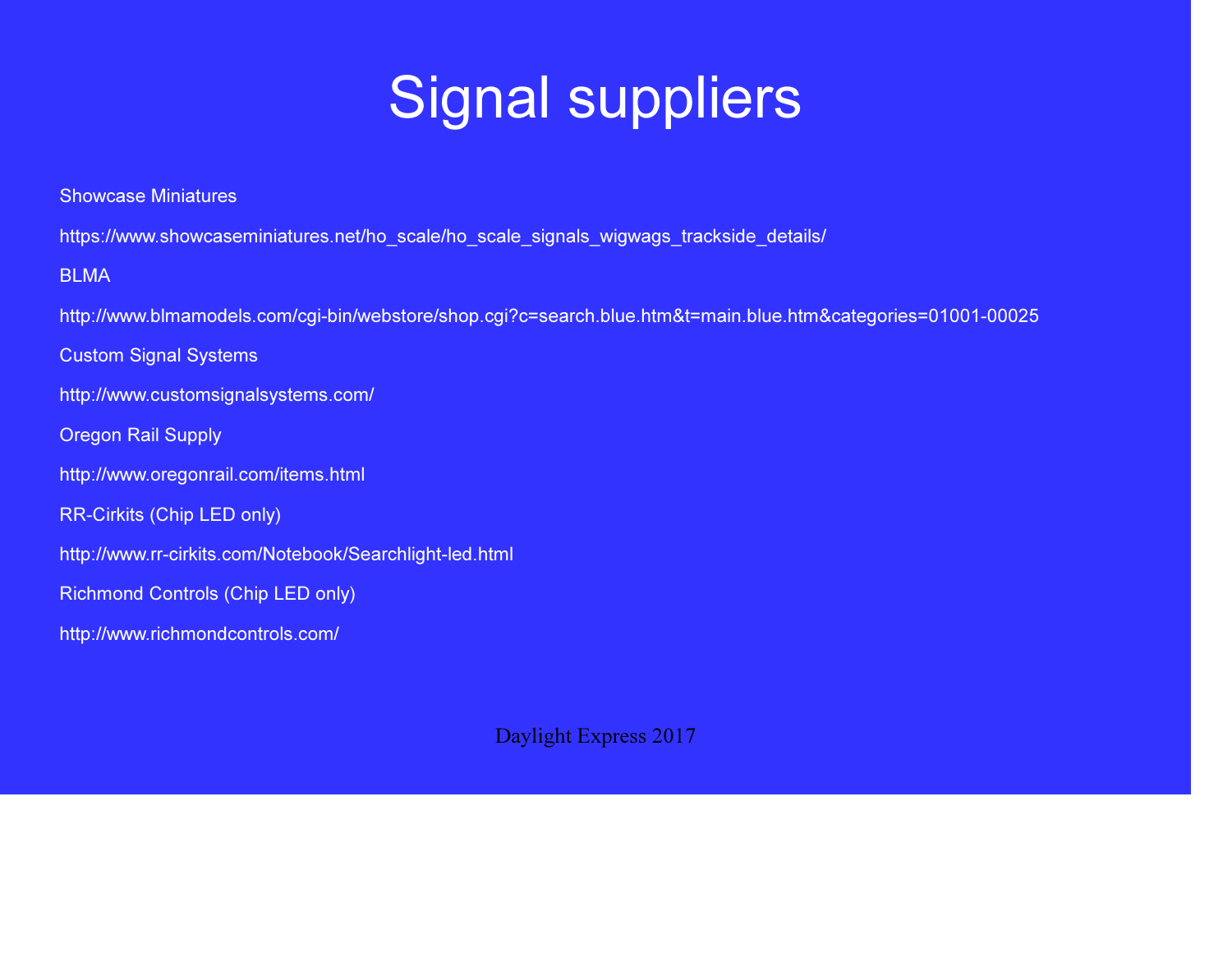### **Websites**

To order bare boards, assembled and tested boards, or to download the Gerber files so you can order your own bare boards, as well as instructions and a bill of materials visit:

http://www.modelrailroadcontrolsystems.com/

Look for the Community Designs link on that page.